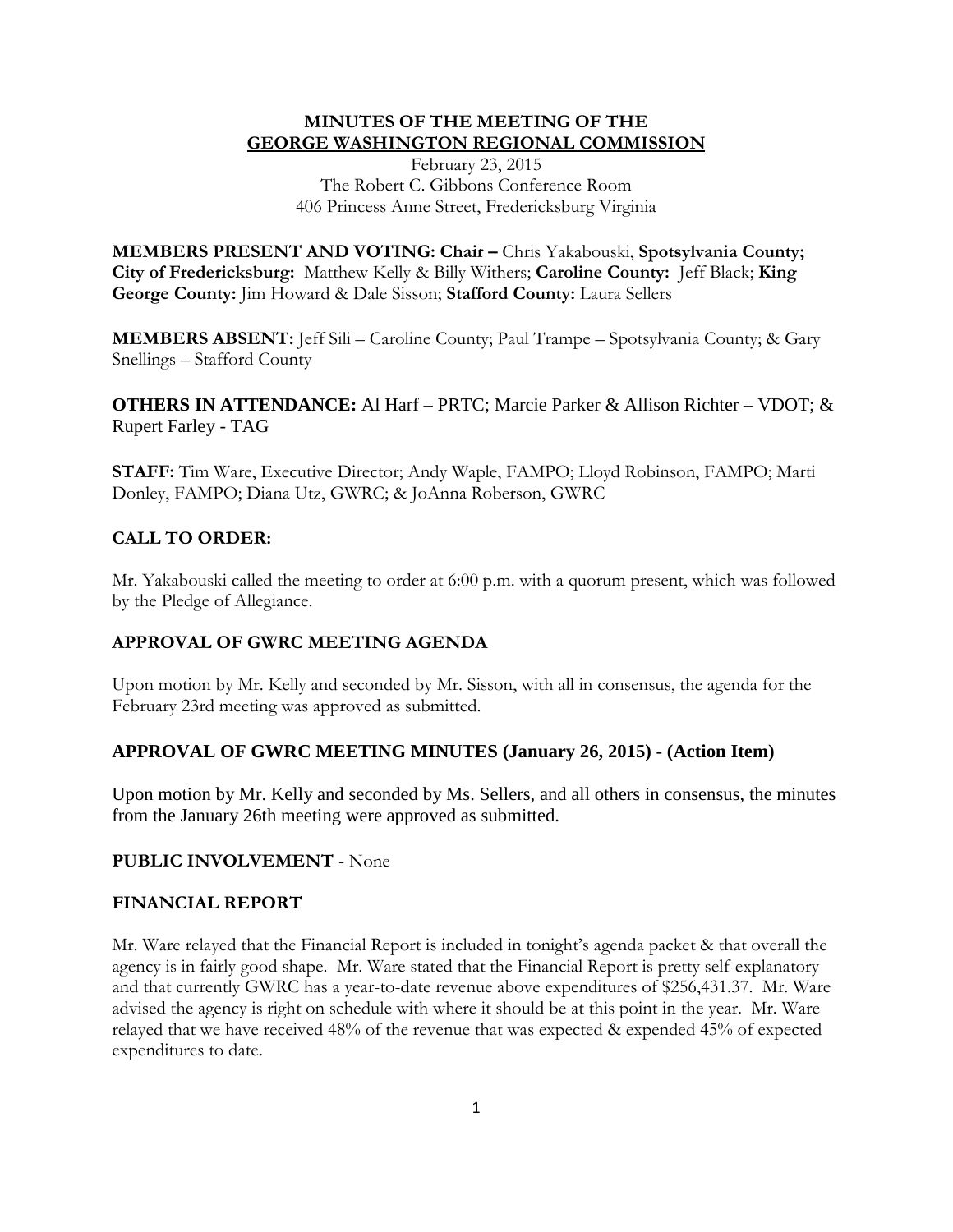Mr. Ware advised that the balance sheets have been corrected per Mr. Withers' question/comment from the January meeting in regard to Stellar One Bank being listed. Mr. Ware stated that the balance sheets have been updated and now reflect Union First Market Bank.

Mr. Withers inquired as to whether the Indirect Cost category on the revenues and expenditures page within the financial report is correct. The report reflects that it is at 133.99% of the budgeted allocations. Mr. Ware advised that the Commission is on schedule with its direct costs and he thinks the figure of 133.99 is incorrect. Mr. Ware advised that he would follow-up to ensure this is amended accordingly.

### **EXECUTIVE DIRECTOR'S REPORT**

Mr. Ware advised that it is grant season for GWRC. During the prior month, five grants have been written and submitted all with no expense or cost to the commission. The first grant is from the Mary Washington Foundation for \$25,000 for the Farmer's Market in the City at Hurkamp Park and in Spotsylvania County at the Route 3 West Park & Ride lot. Mr. Ware stated the majority of these grants are to cover the cost of administering the "SNAP" program to citizens who shop at the markets. "SNAP" is a federal program that gives a customer a \$10.00 credit/coupon towards additional purchases when utilizing their awarded food stamps for the purchase of fresh fruits and vegetables.

Mr. Ware stated that the other four grants are from Coastal Zone Management and are for varied water related projects. Two of these grants are for Caroline County for the town of Port Royal and the other is for King George County. The fourth grant being for a regional project.

Mr. Ware advised that for Port Royal, replacement of the pier at the old dock is one grant. Mr. Ware stated that the US Park Service will fund the first 100' of the pier. The second grant is for developing a water trail around the dock which will allow for canoe trips, etc. once completed. Mr. Ware stated that this is a \$25,000 grant that is being partnered with the Rappahannock Wildlife Refuge agency.

The third grant project is for storm water maintenance for King George County which is also a \$25,000 grant being endorsed by the Coastal Zone Management agency.

In regard to regional broadband, Mr. Ware advised that we are currently working with Virginia Tech and that surveys have been provided to localities within Planning District 16. Mr. Ware stated that to date, the speed test survey results have had the most responses from residents of both King George & Stafford counties.

Mr. Ware distributed a hand-out that explains the speed test for internet connections for the region. The hand-out explains that citizens can comment; it also gives an option to indicate you are in an area where no service is available. Ms. Sellers asked if this hand-out was available electronically. Mr. Ware stated that it is and he would forward a copy to the Commission members. Mr. Ware also advised that the hand-out has already been distributed to the local school superintendents, the City Manager & County Administrators and to the local Economic Development directors.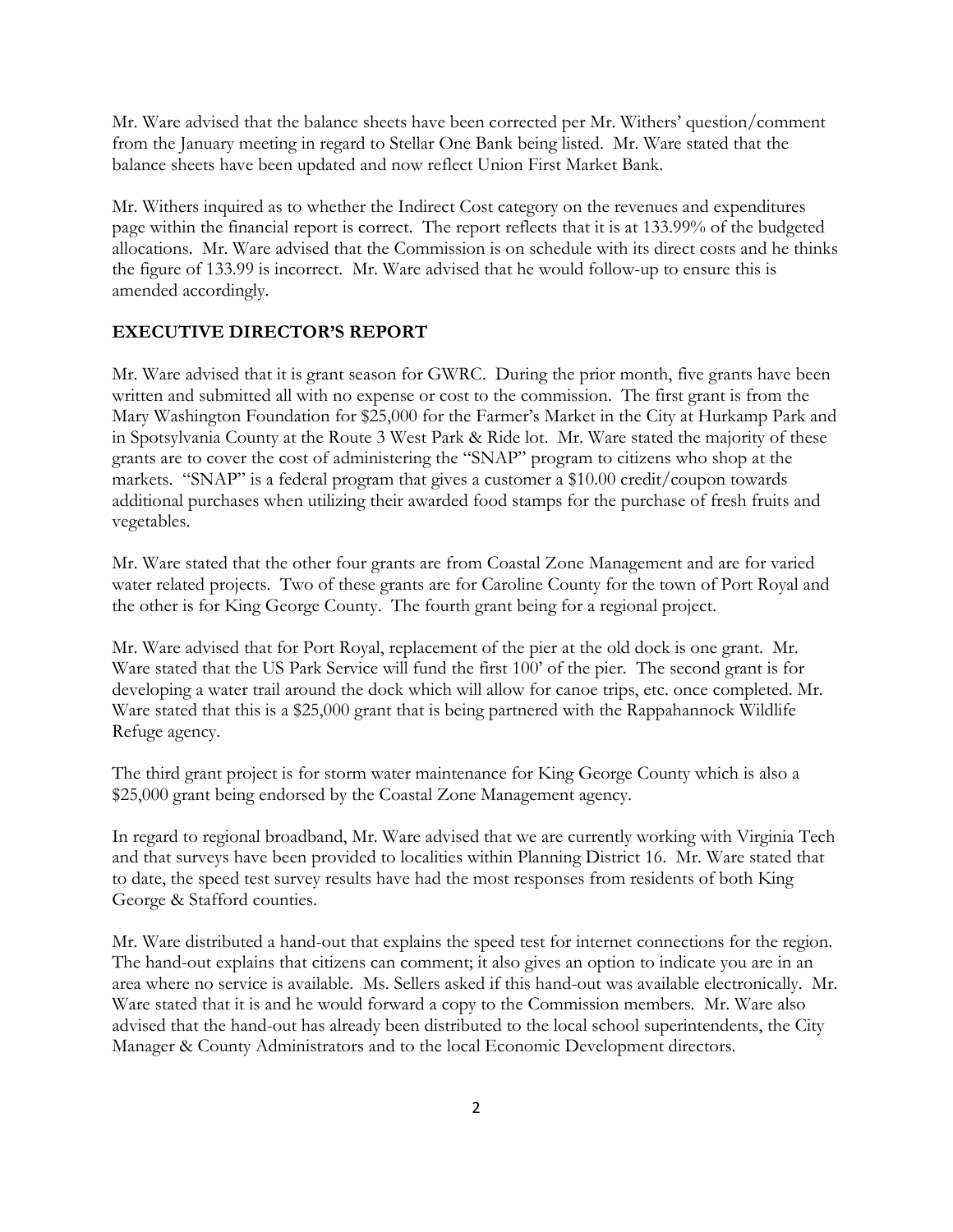Mr. Ware stated that the Virginia Tech's eCorridors program is asking that residents test the speed of their current internet connections by using the "Accelerate Virginia" speed test. Mr. Ware advised that there is a web-site included which allows anyone to take the "speed" test. This test will provide an instant review of your current internet connection. The test will also show by zip code what other information from other broadband services is being reported. Mr. Ware stated that for Apple iPhone or Android mobile platforms that citizens are encouraged to install the free FCC Speed Test applications to their devices. Lastly, Mr. Ware stated that if a citizen does not have access to high speed internet services there is a contact name & number to be utilized to register broadband dead zones.

Mr. Ware stated that regional broadband capabilities are an on-going issue and the Commission will be kept apprised as new information and updates come forward from the regional broadband committee.

Mr. Ware asked that Ms. Utz give an update on the Meadows registry request from Caroline County. Ms. Utz stated that staff was approached by Caroline County to assist Leigh-Anne Layton who runs the Farm Bureau agency in Caroline County.

Ms. Utz stated that the Meadows is the home of Secretariart and this nomination request is the first one ever submitted from the region. Ms. Utz stated that she was asked to provide assistance to Caroline County in submitting the nomination packet. Ms. Utz advised that this item would be on the agenda for the upcoming March 19<sup>th</sup> meeting of the State Review Board of the Department of Historic Resources with a request for acceptance for it to be placed on the Virginia Historical Registry. If approved at this level, the packet would then be forwarded to request for approval onto the National Registry.

Mr. Ware advised that Ms. Utz had been a tremendous help to Caroline County in compiling this package and he felt her efforts were going to result in a successful packet being submitted and accepted.

Mr. Ware relayed that  $FAMPO's$  on-call consultant contracts expire on June  $30<sup>th</sup>$ . Mr. Ware stated that Mr. Waple has the RFP's ready to go out. Two on-call consultants will ultimately be selected. Mr. Waple relayed that the RFP's will be released in March for a 30-day submittal process. VDOT & FAMPO staff will review the contracts submitted and ask that the Commission adopt the staff recommendations at the May 2015 meeting.

Lastly, Mr. Ware advised that Mr. Waple will be leaving his position at FAMPO and will become the Transportation Program Development Manager for Pittsburgh. Mr. Ware stated that Mr. Waple will be at FAMPO for the month of March and will be transitioning to the Pittsburgh area shortly thereafter. Mr. Ware stated that he wished Mr. Waple well on his new career opportunity but that he would be sorely missed here at FAMPO.

### **OLD BUSINESS:** None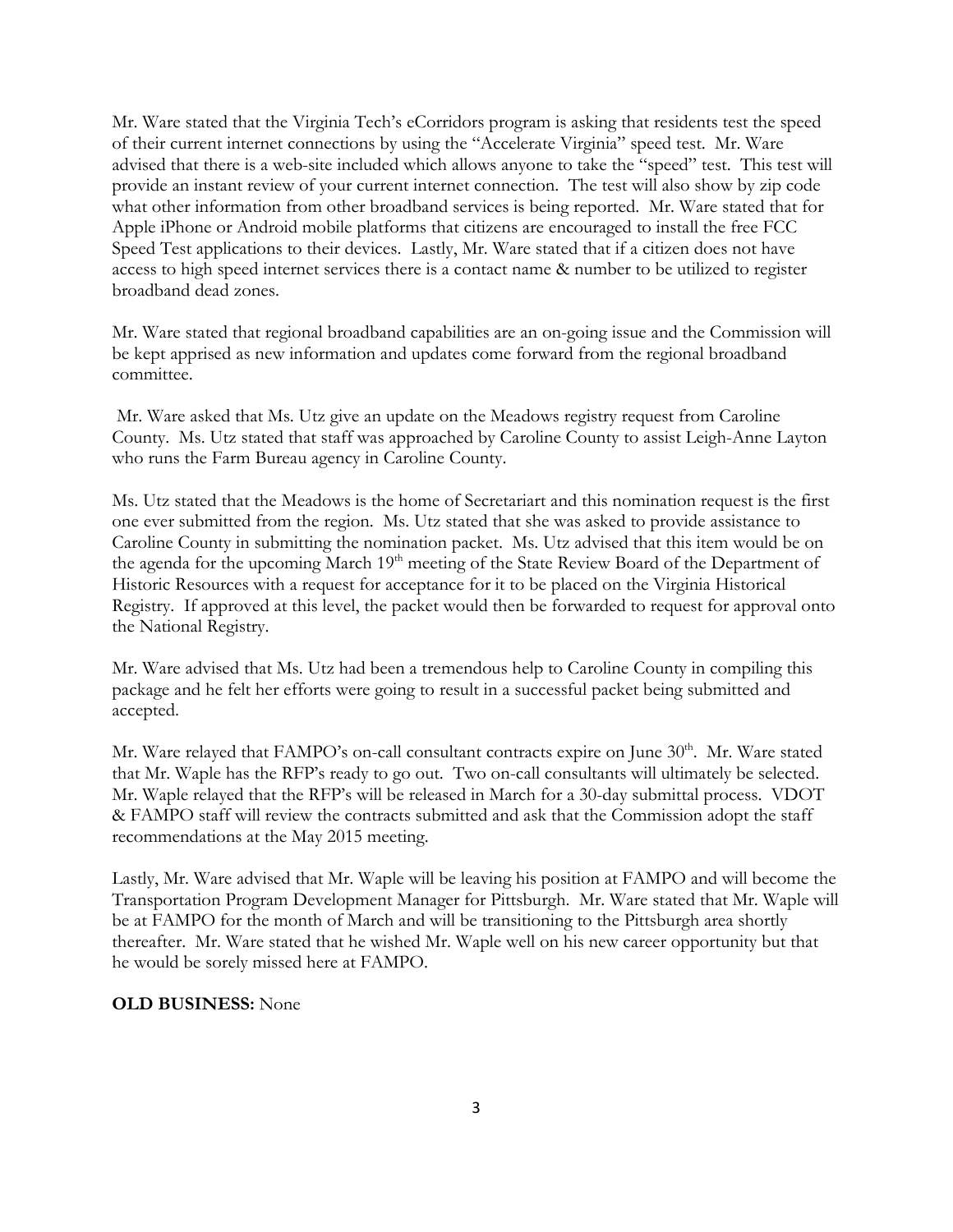### **NEW BUSINESS:**

# **a.) Approval of Resolution No. 15-06, Authorizing Execution of Agreement with the Virginia Department of Rail & Public Transportation** – Ms. Diana Utz

Ms. Utz advised that the PDC has applied for a grant to DRPT annually for the purpose of continuing the rideshare TDM program. Ms. Utz stated that the PDC has applied for this annual grant since the 70's and that funding for the program has been awarded from this grant each year since its conception.

Ms. Utz relayed that a copy of the entire grant application is included in tonight's packet and is selfexplanatory. Ms. Utz stated that the amount requested this year is the same amount that has been requested and received for the last 4-5 years. Ms. Utz stated that the grant request is an 80/20 grant proposal with 80% being funded by DRPT and 20% funded by local matches.

Upon motion by Mr. Kelly and seconded by Mr. Sisson, with all in consensus, Resolution No. 15-06 was unanimously adopted.

# **b.) Fiscal Year 2016 Rural Transportation Work (RTW) Program** –Mr. Andy Waple

Mr. Waple advised that included in tonight's agenda packet is the FY2016 Rural Transportation Planning Work Program which is an informational item tonight. Mr. Waple stated that endorsement by the Commission will be requested at the March meeting. Mr. Waple stated that staff has contacted both the Planning Directors in Caroline & King George counties to inquire if any assistance is needed from FAMPO. Mr. Waple also relayed that if the Commission members have requests as well to please let staff know as soon as possible.

Mr. Waple advised that RTW funds amount to \$58,000 being allocated from VDOT which requires a local match of \$14,500 that is to be used to conduct rural transportation planning activities for an MPO. Mr. Waple stated that for Planning District 16, the only localities which are eligible for this funding are Caroline & King George counties.

### **c.) Regional Landfill Issues** – Mr. Tim Ware

Mr. Ware advised that this agenda item was a request from Mr. Kelly so he would turn the discussion over to him. Mr. Kelly asked for committee feedback on long-term options for the possibility of a regional landfill project. Mr. Kelly asked if the members thought this is worthwhile to look into further.

It was committee consensus that this item definitely has merit and is something that the Commission should at least consider. The Commission asked that Mr. Ware & Mr. Kelly provide information to review at the upcoming March meeting on what options other localities/areas are utilizing as a preliminary discussion process.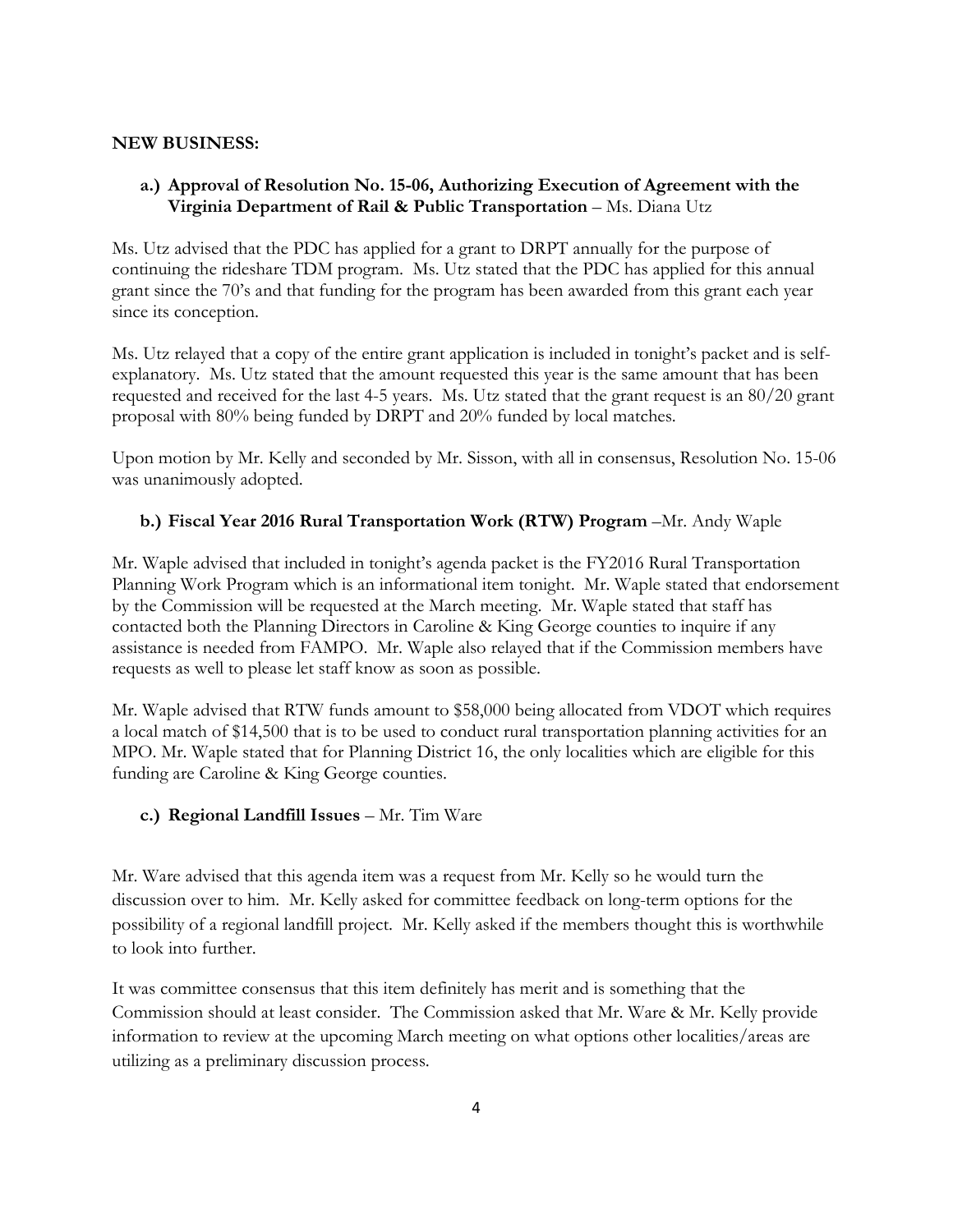Mr. Howard relayed that a forum meeting is scheduled in King George County on April  $26<sup>th</sup>$  and this would also be a good time to have hand-outs available for distribution to citizens to get feedback and additional options to consider on a long-term basis.

# **d.) Vanpool NTD Update** – Mr. Al Harf

Mr. Harf, with PRTC, gave an update on the Vanpool NTD program. Mr. Harf stated that PRTC is one of 3 partners in the Vanpool Alliance program with the other 2 being NVTC & GWRC.

Mr. Harf stated that discussion on this topic initially began 3 years ago and there was common interest among the 3 partners to explore a publically sponsored vanpool program. This program would promote an increase in vanpooling throughout the region as a congestion relief strategy. The program would also generate federal dollars to the region that would ultimately make the vanpool programs a financially self-supporting entity and an income producer for additional transportation investments.

Mr. Harf stated that the initial enrollment period for vanpool operators to sign up to report their data on a monthly basis began in October of 2013. State-wide, there are over 500 vanpools operating and 207 of these enrolled to participate within the first month. The program has continued to experience growth each month since the initial launch and has had 10 new vans sign-up concurrently.

Mr. Harf advised that GWRC is the primary source of vanpool originations within the region at 51%; & PRTC at 17%; & other at 17%. The NTD program tracks 3 enrollment statistics: the number of enrolled vans; the number of applications received; and the number of vans who sign-up to report their monthly data.

Mr. Harf stated that the program would begin to generate additional funding to a region two years after the project conception. Mr. Harf advised that the local contribution from the 3 partners was \$800K. Both PRTC & NVTC fronted GWRC's local match expenses and will fully recover this loan with the net earnings. PRTC & NVTC will begin to receive its net earnings in FY2017 and GWRC's will begin in FY2018.

Mr. Harf relayed that the program will generate 4M net annually and will be divided among the 3 partners with both GWRC & PRTC receiving 25% each & NVTC receiving 50%. Mr. Harf stated that the program does require a 20% local match; however, the local match does not have to be a cold cash match but instead can be in-kind. Mr. Harf stated that the 50/25/25 rule was a preliminary planning estimate and that the final determination of earnings per agency will be based on the number of miles travelled through each jurisdiction.